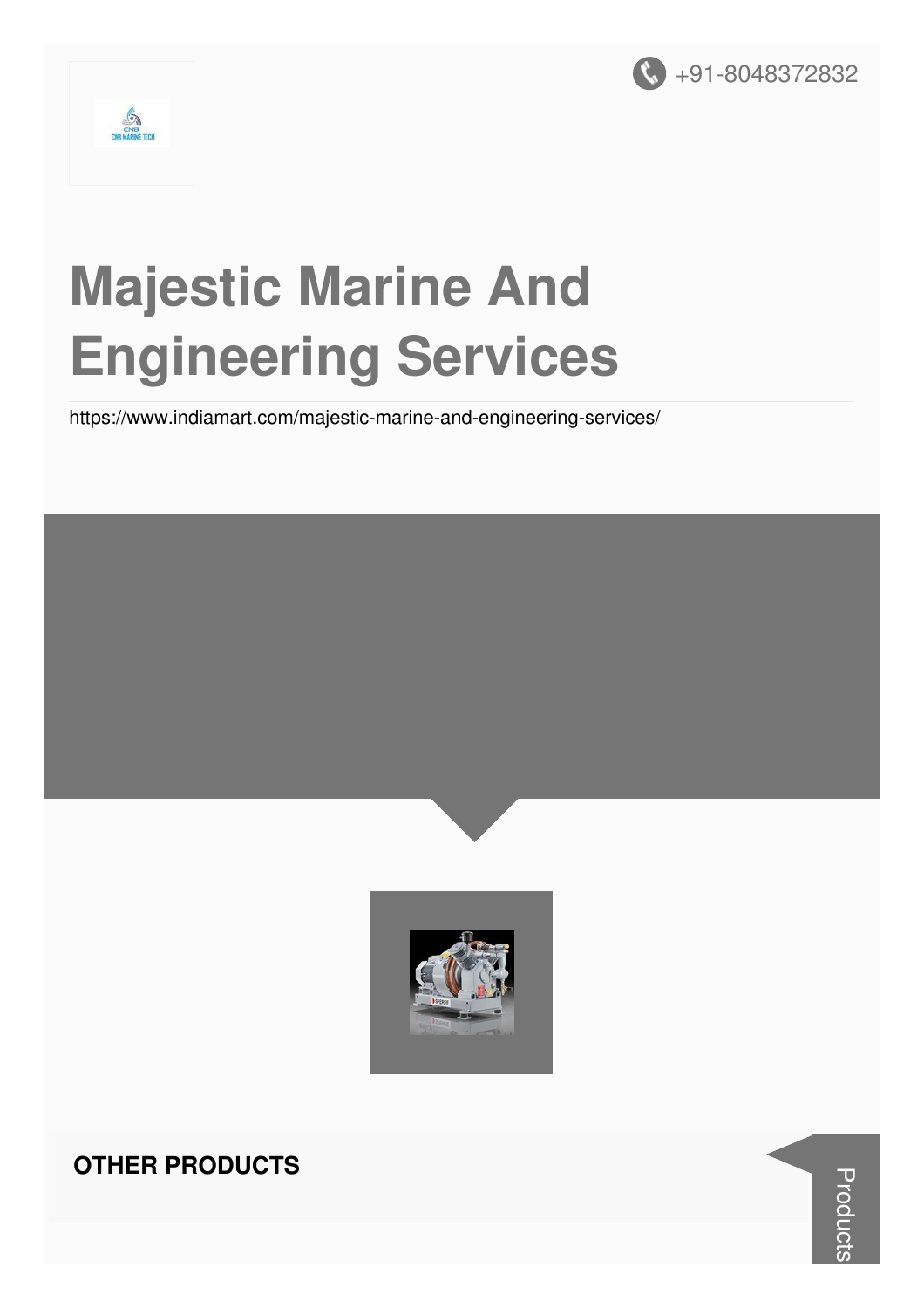

Air Compressor



Alfa Laval M6M Plate Heat Exchanger



Alfa Laval M3 Plate Heat Exchanger



Alfa Laval M6B Plate Heat Exchanger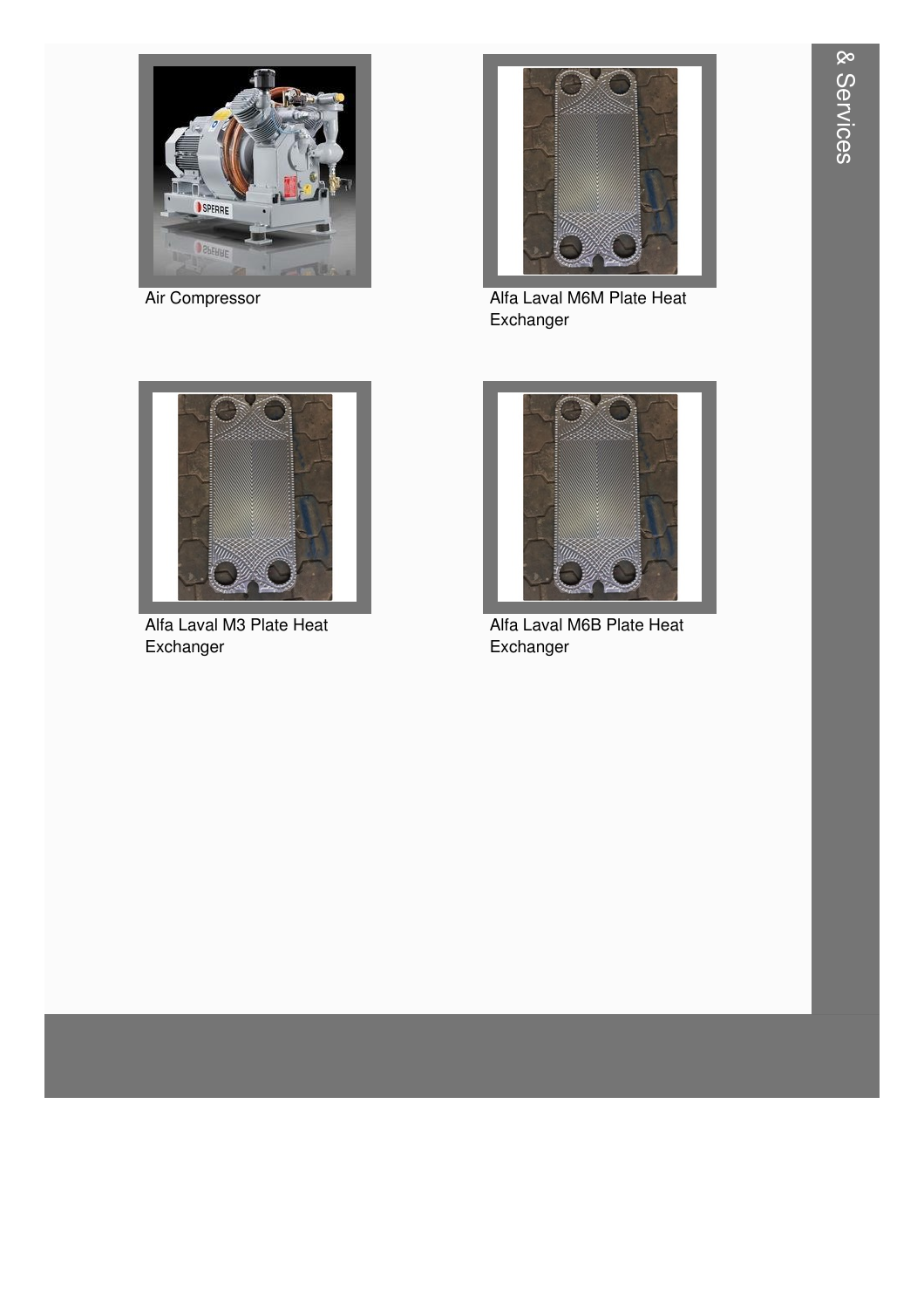

Alfa Laval M10B Plate Heat Exchanger



Alfa Laval M15M Plate Heat Exchanger



Alfa Laval M15B Plate Heat Exchanger



Alfa Laval Plate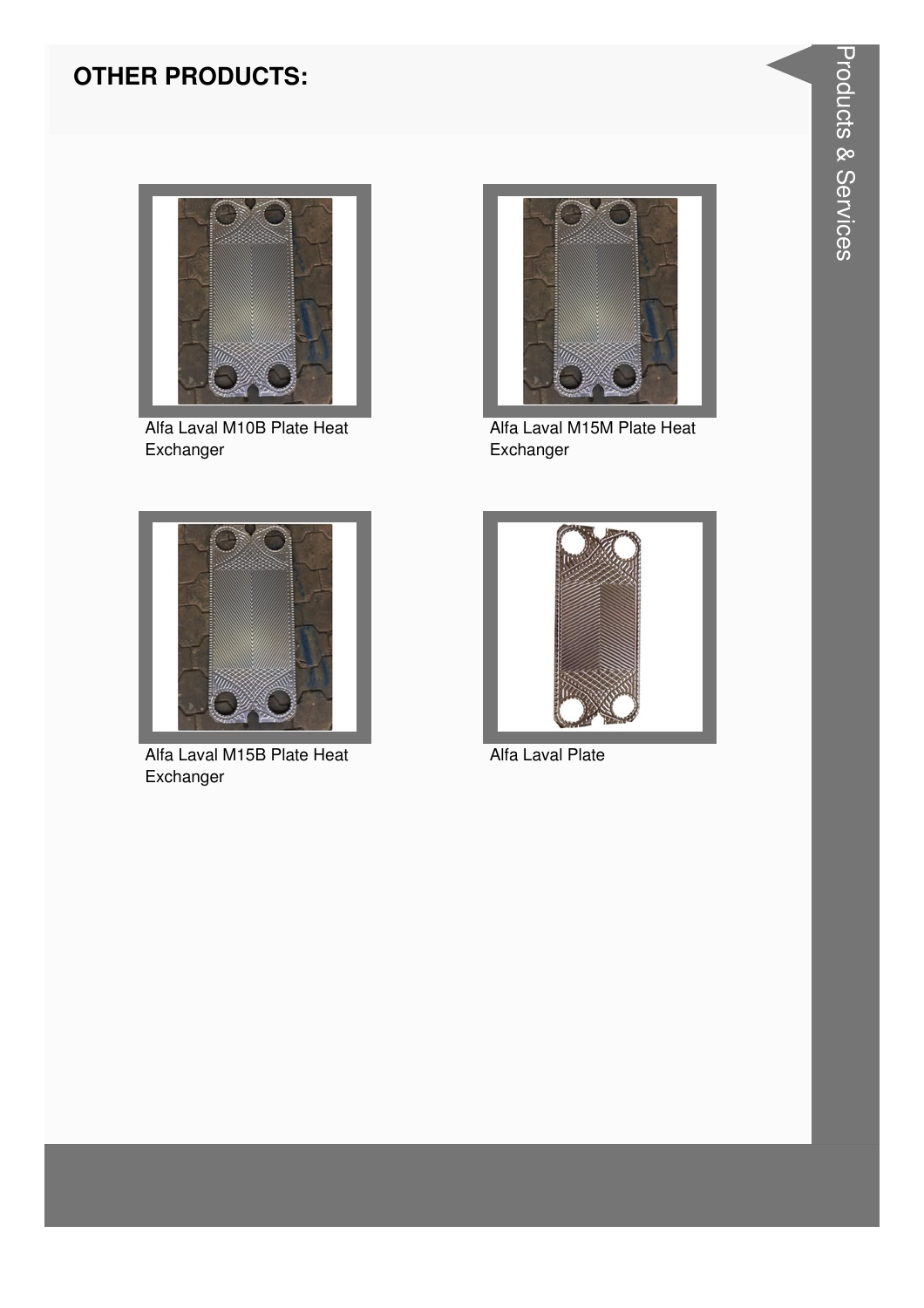

Alfa Laval M10M Plate Heat Exchanger



Alfa Laval M30 Plate Heat Exchanger



Alfa Laval TS20 Plate Heat Exchanger



Alfa Laval T20B Plate Heat Exchanger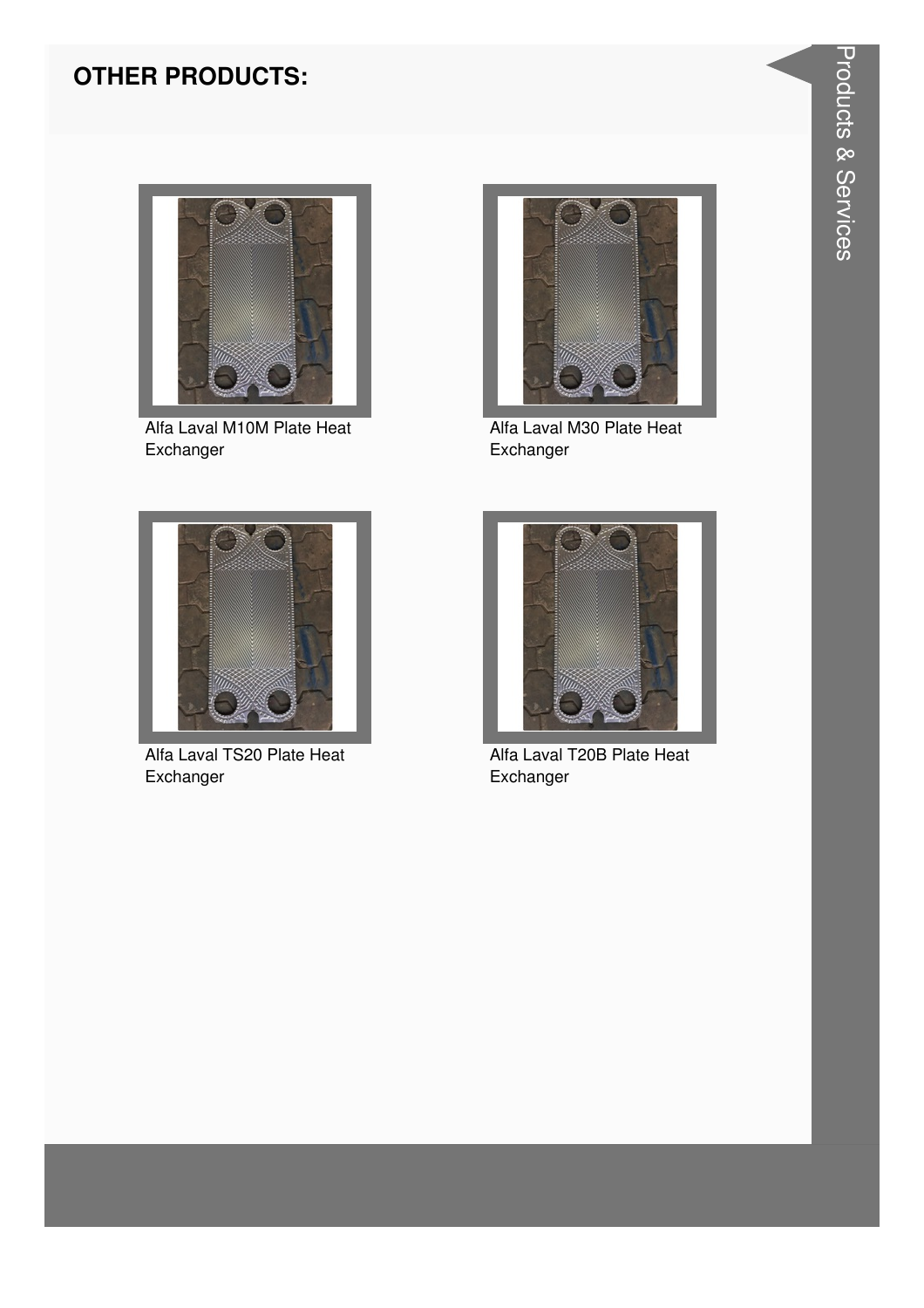

Alfa Laval TL10P Plate Heat Exchanger



Alfa Laval AK20 Plate Heat Exchanger



Alfa Laval T20P Plate Heat Exchanger



Alfa Laval T20S Plate Heat Exchanger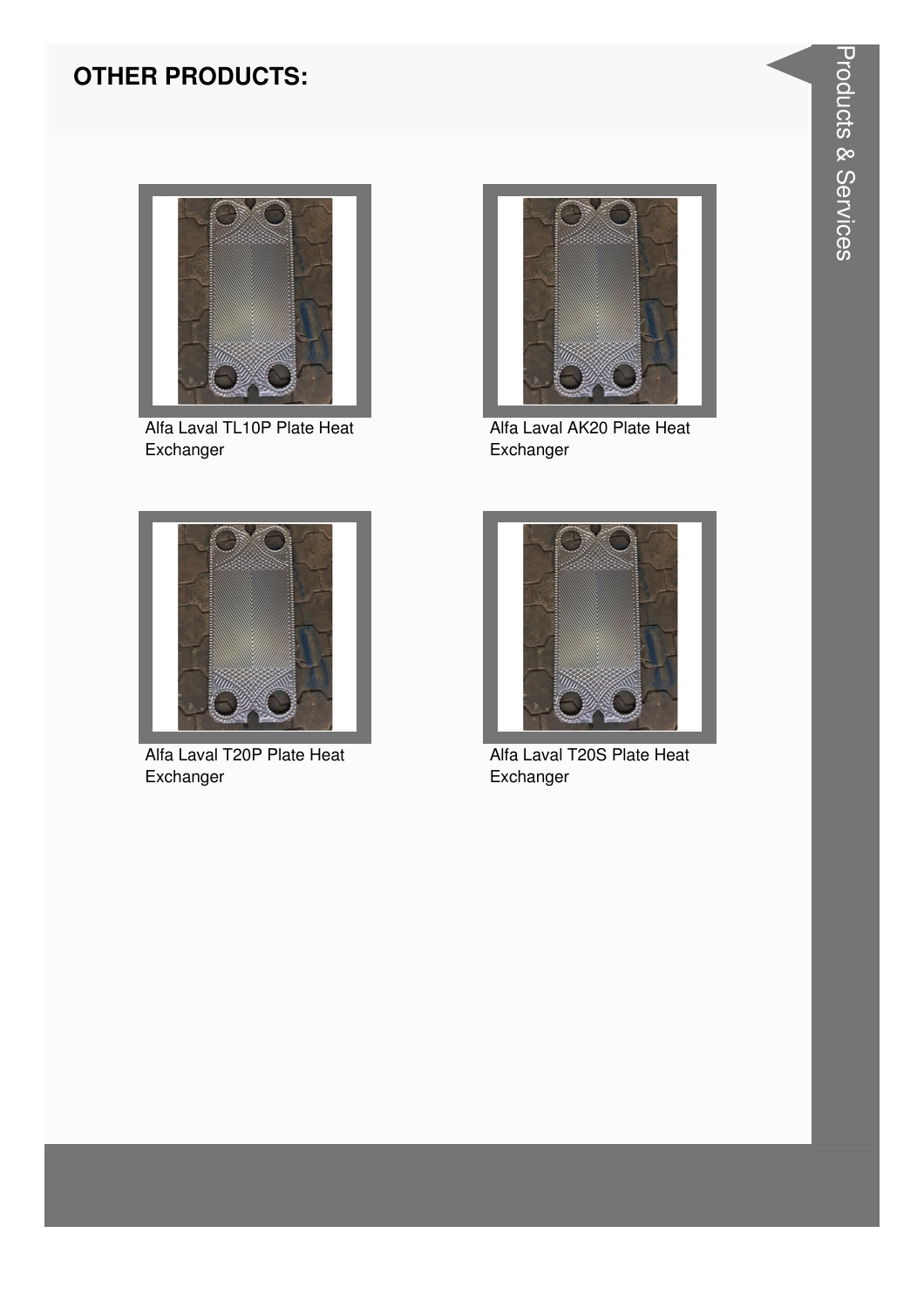

Alfa Laval MX25B Plate Heat Exchanger



Alfa Laval M20M Plate Heat Exchanger



Alfa Laval TS6 Plate Heat Exchanger



Alfa Laval TL6B Plate Heat Exchanger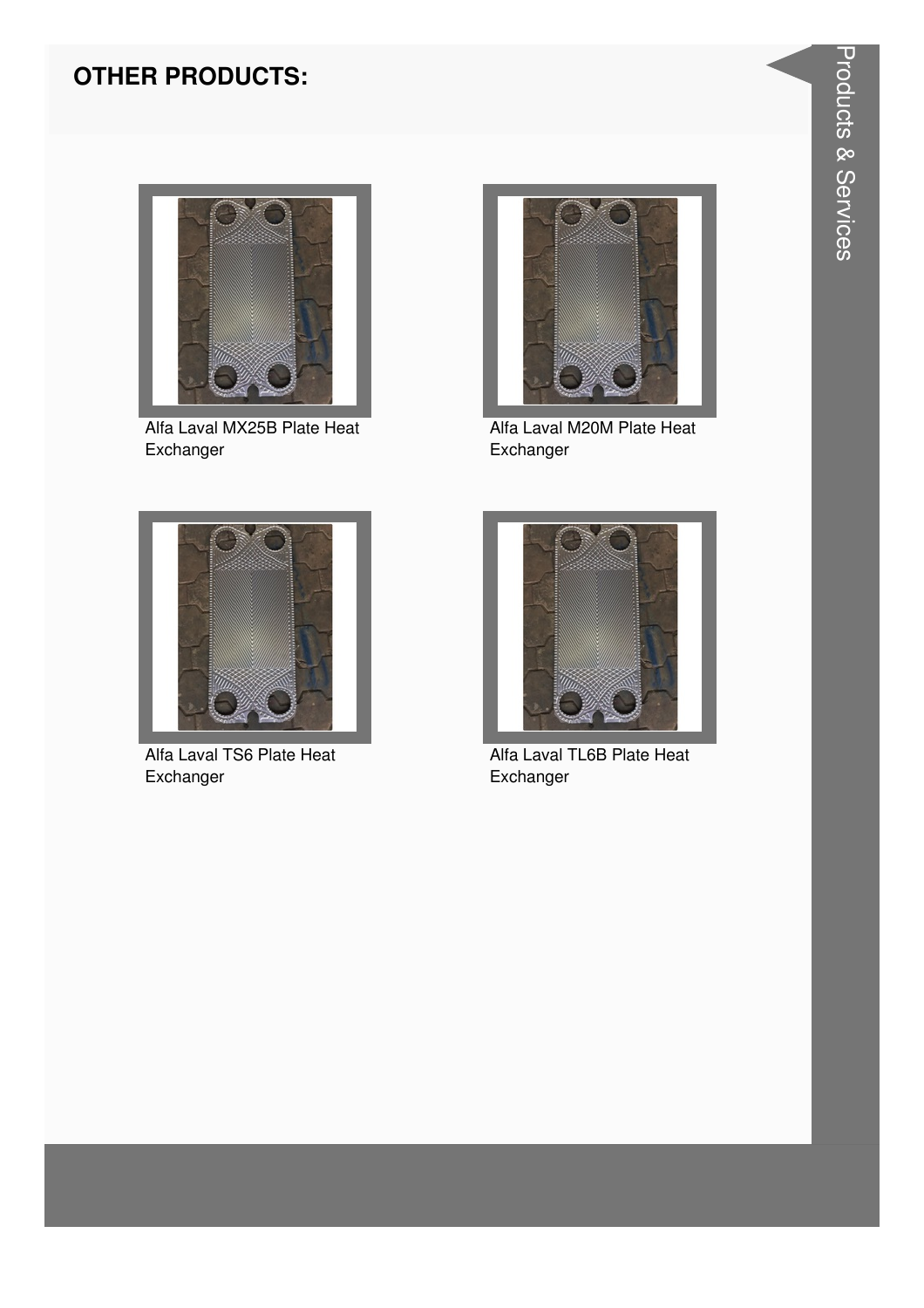

Alfa Laval TL10B Plate Heat Exchanger



Alfa Laval MX25M Plate Heat Exchanger



Alfa Laval P16 Plate Heat Exchanger



Alfa Laval P36 Plate Heat Exchanger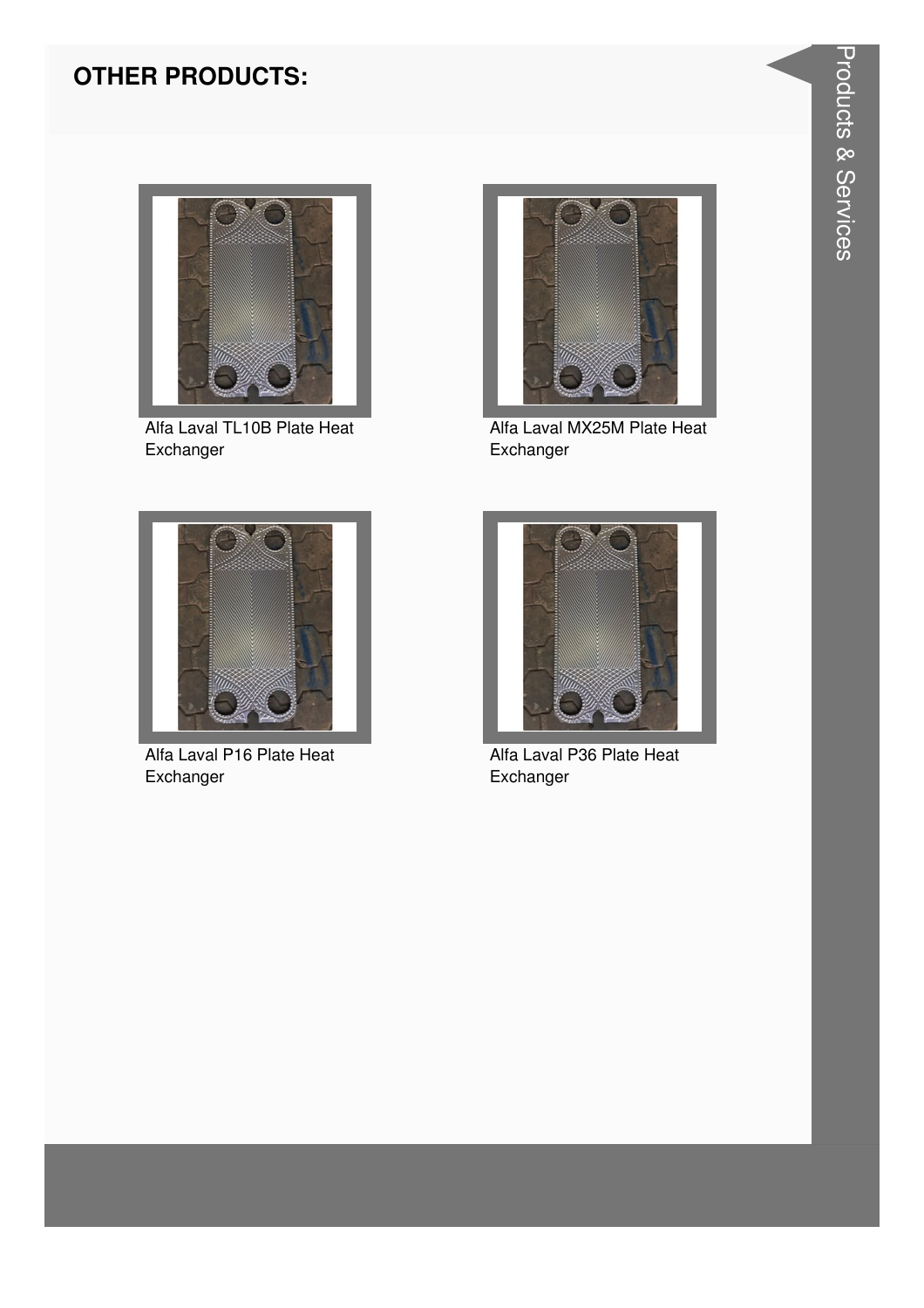

Alfa Laval M10BW Plate Heat Exchanger



Alfa Laval M6MW Plate Heat Exchanger



Alfa Laval MK15BW Plate **Heat Exchanger** 



Alfa Laval P26 Plate Heat Exchanger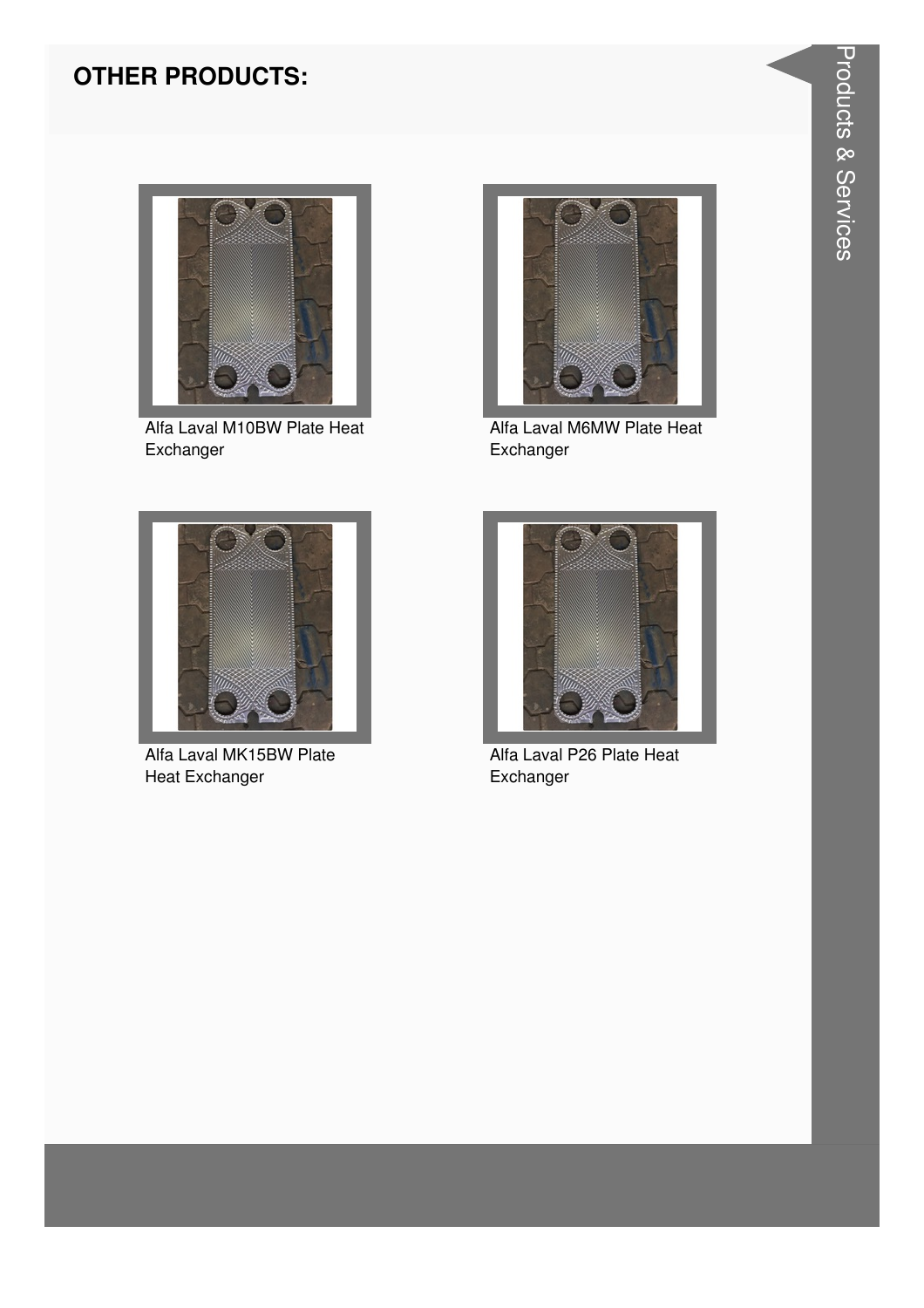

Alfa Laval AM20 Heat Exchanger Model



Alfa Laval AC600 Heat Exchanger Model



Alfa Laval AM20B Heat Exchanger Model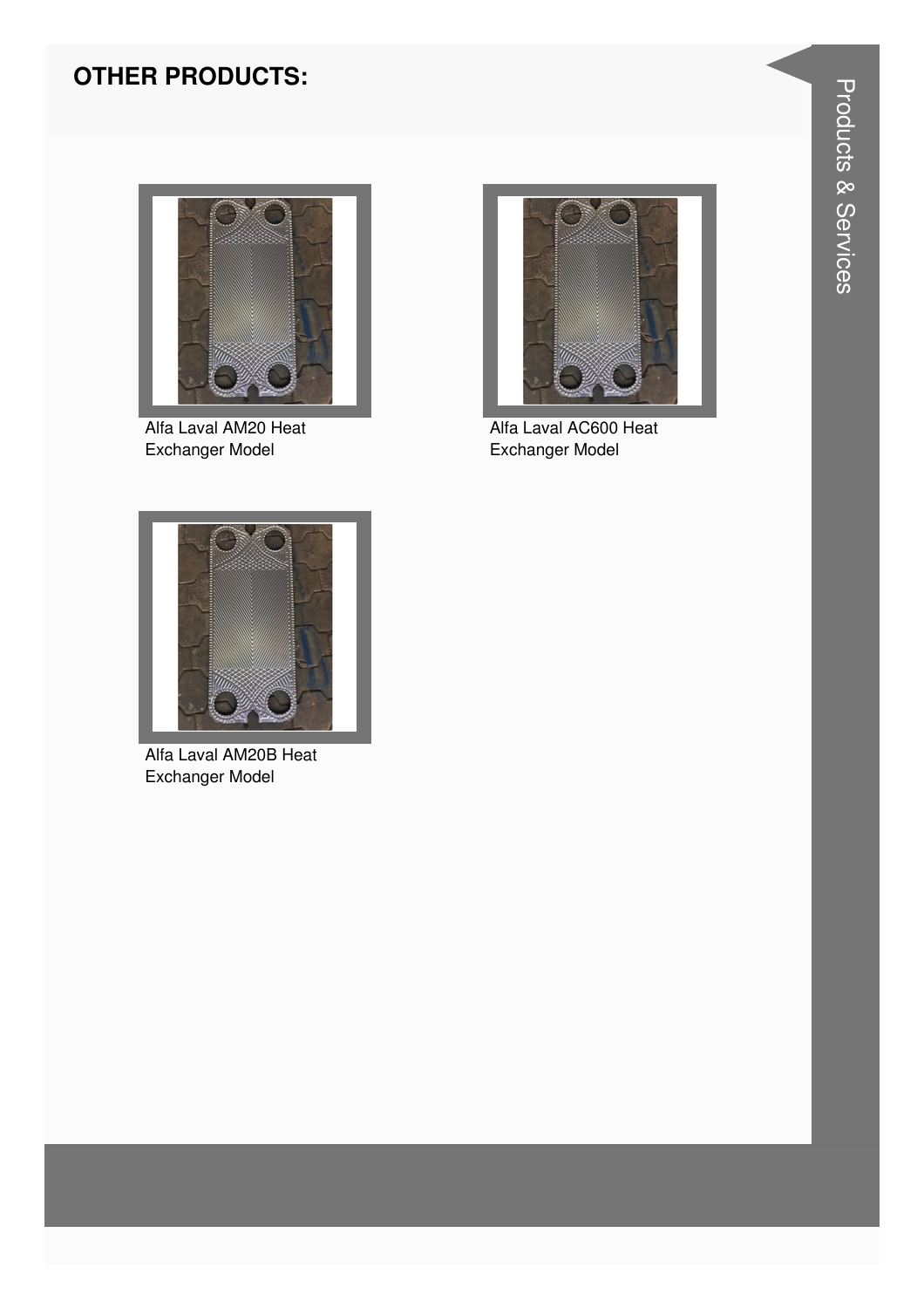# Factsheet

| Year of Establishment            | $\div$ 2016      |
|----------------------------------|------------------|
| <b>Nature of Business</b>        | : Manufacturer   |
| <b>Total Number of Employees</b> | : Upto 10 People |